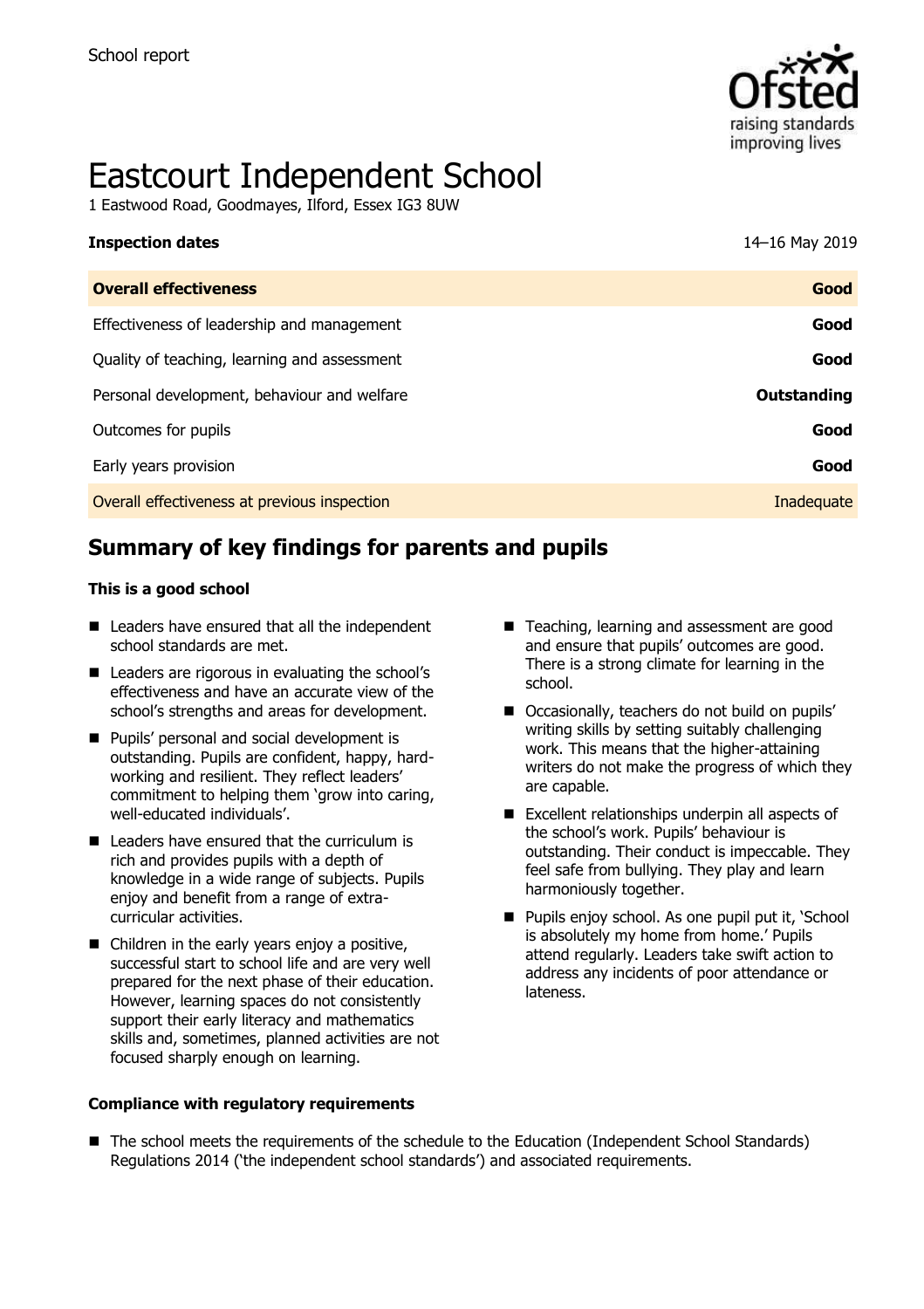

# **Full report**

### **What does the school need to do to improve further?**

- Further strengthen teaching, learning and assessment by ensuring that all teachers successfully build on higher-attaining pupils' starting points in writing.
- Enhance the early years provision by ensuring that:
	- learning spaces are consistently effective in supporting children to apply their early literacy and mathematics skills
	- planned activities have a clear and consistent purpose and focus on learning.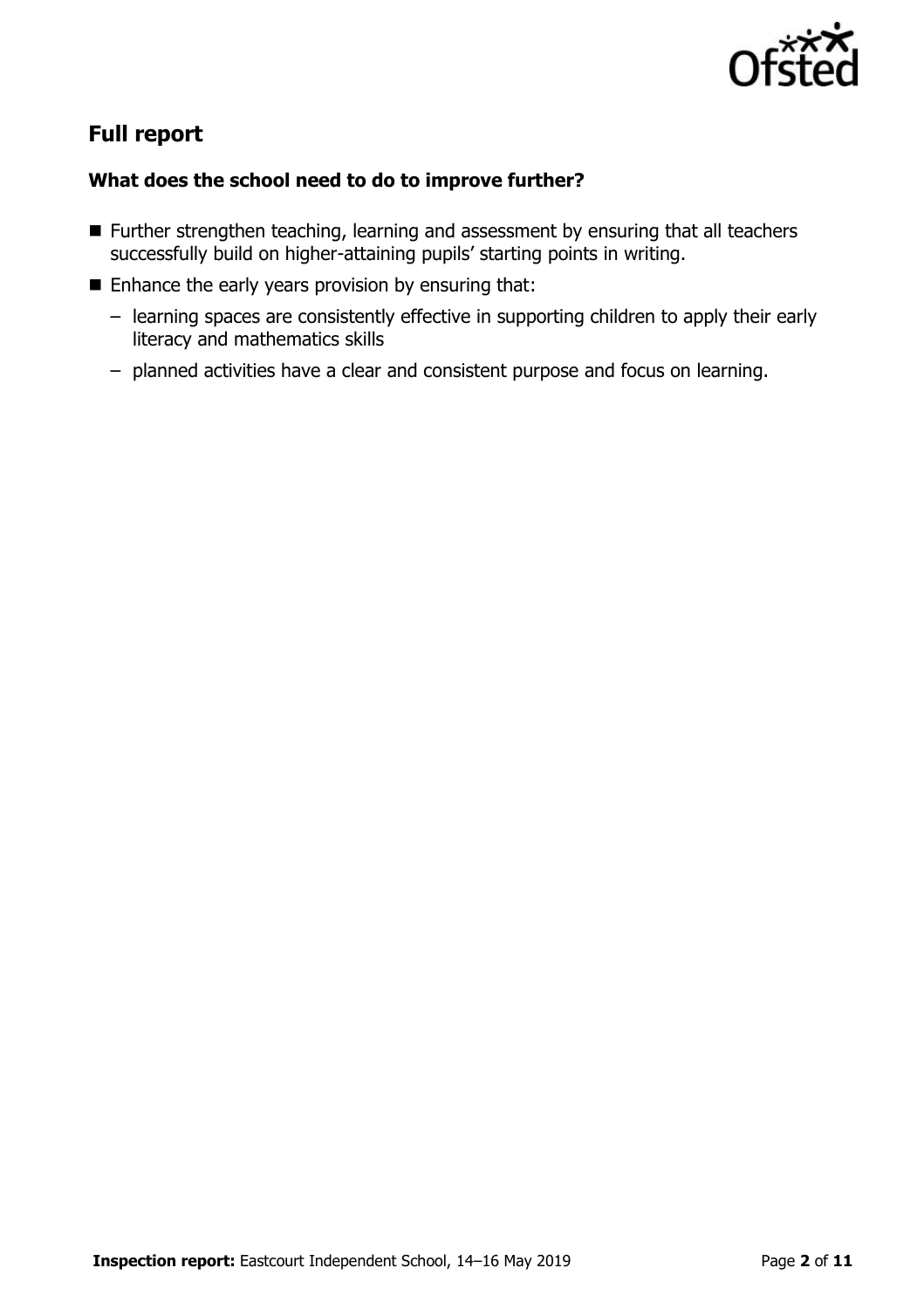

# **Inspection judgements**

#### **Effectiveness of leadership and management Good**

- Leaders have ensured that the school meets the independent school standards. They keep meticulous records to show their compliance with the standards.
- Leaders are accurate and rigorous in their evaluation of the school's work. They are reflective and act upon the advice they receive from their advisory group. They respond positively and effectively to challenge because their priority is to provide the best education possible and to continue to improve the school.
- Leaders have been successful in creating a harmonious community within the school. Pupils and staff respect and care for each other. Most parents and carers are delighted with the work of the school and staff are proud to work there.
- The curriculum is a strength of the school. The curriculum policy outlines a clear rationale for a well-rounded curriculum. Pupils develop secure knowledge and make good progress in the wide range of subjects taught. The curriculum is balanced. It places appropriate emphasis on developing numeracy and literacy skills. In addition, pupils benefit greatly from their work in art, music, physical education (PE), technology, history, geography, French and science. The curriculum is enriched by a range of extra-curricular activities, including sports, art and music.
- **Provision for pupils' spiritual, moral, social and cultural development is strong. Pupils show** respect and tolerance for people who have different faiths, beliefs and cultures from their own. They have a strong sense of right and wrong. The curriculum is developing their understanding of democracy. Throughout the school, display boards show pupils' understanding of their rights, roles and responsibilities. Assemblies are led skilfully by staff, exploring themes including equalities and respect. During the inspection, pupils were visibly moved by reflecting on Ramadan, which was linked to the issue of food shortages in a thoughtful and sensitive way.
- Leaders monitor the quality of teaching and its impact on pupils' progress regularly. They have an accurate view of the quality of teaching and give helpful feedback to improve teachers' practice. Professional development has had a noticeable impact on the quality of teaching of phonics and writing since the previous full inspection. Leaders have also provided workshops to parents to help them support their children in this area.
- Most parents are happy with the work of the school. A parent teacher association has recently become a positive force within the community.

#### **Governance**

■ The school has no form of governance. The headteacher is supported by her senior leadership team. She secures external advice from an advisory group.

### **Safeguarding**

- The arrangements for safeguarding are effective. There is a strong culture of safeguarding in the school.
- Leaders with responsibility for safeguarding are well trained and ensure that staff also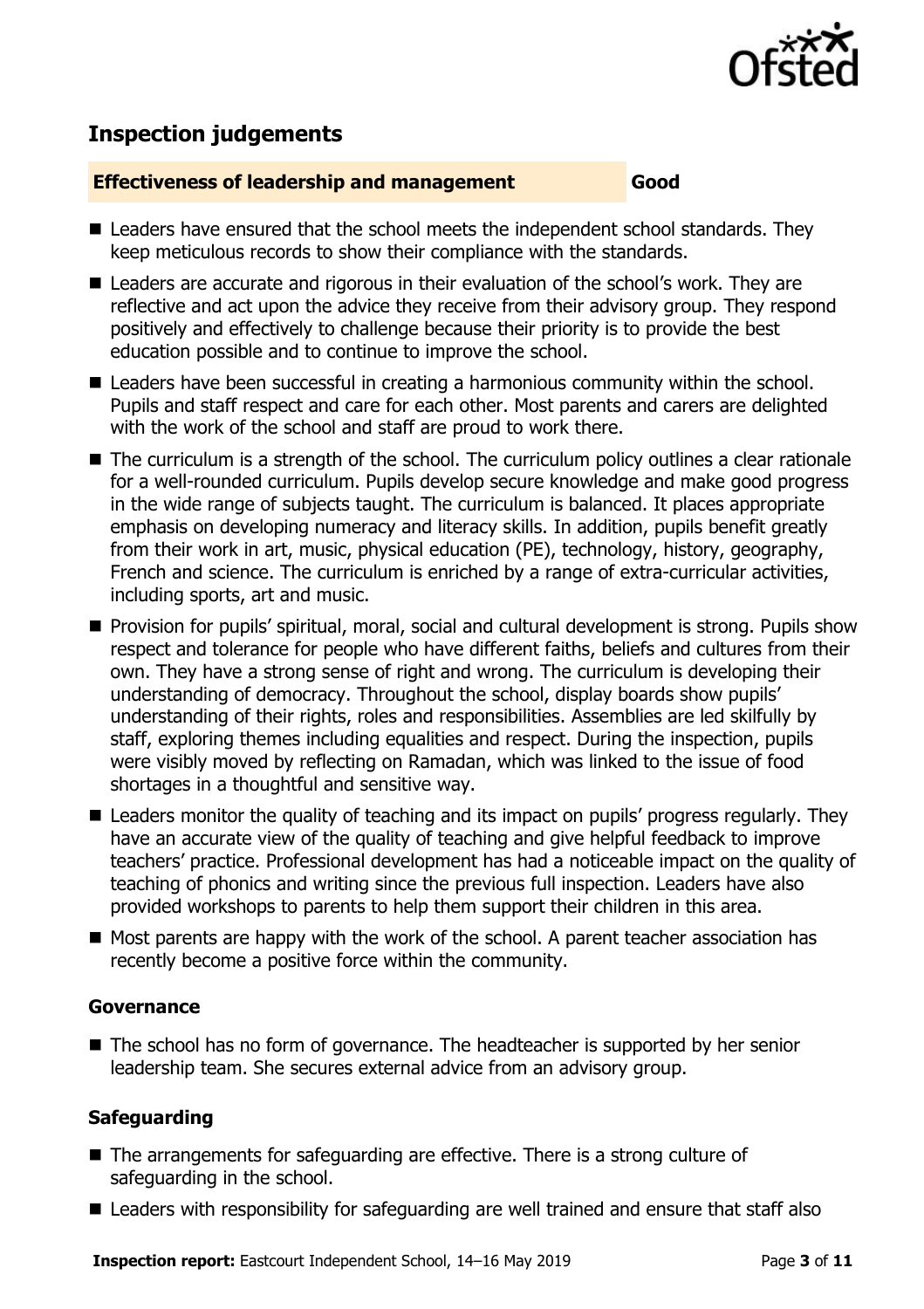

receive appropriate training. This is commissioned from the local authority. The staff are well informed and knowledgeable about potential safeguarding risks in London and in the local community. Staff are vigilant regarding pupils' care and safety. They share a consistent understanding of referral procedures and leaders draw on the expertise of external services appropriately and when necessary.

- The medical room and first aid provision are of the highest quality. Facilities are comfortable and safe and provide all necessary equipment to care for children who are unwell or requiring medical attention. Welfare staff are caring, diligent and thorough in their work. Records relating to accidents or sickness, however minor, are scrupulously kept. Parents are well informed about any concerns. Staff adhere meticulously to any medical care plans which are in place. Pupils rightly feel safe in their care. Staff not only care for any medical needs, they take time to chat, boost pupils' self-esteem and send them off happily back to class. This is a very special feature of Eastcourt's provision.
- Leaders ensure that relevant pre-employment checks are made when staff are recruited. The record of these checks is detailed and meets requirements.
- Leaders ensure that the site is safe and secure. All risk assessments are detailed and up to date. The premises meet all the requirements of the independent school standards for health, safety and welfare.
- The majority of parents who gave feedback to Ofsted expressed confidence in the school's ability to keep their children safe.

#### **Quality of teaching, learning and assessment Good**

- Teachers demonstrate good subject knowledge in the range of subjects taught. They work hard to capture pupils' interest and make learning fun.
- $\blacksquare$  Mathematics teaching is a strength and, in particular, the oldest pupils in the school benefit from exceptional teaching in this subject. For example, Year 6 pupils engaged in an algebraic treasure hunt, working together to solve clues and win points. They demonstrated excellent problem-solving skills and impressive collaborative skills and they achieved standards which were above those expected for their age.
- Teachers are responsive to professional development and training and keen to improve their skills. They have worked hard to improve their teaching of phonics and writing since the previous inspection. Teachers select activities, games and tasks which interest pupils and help them to develop their skills of blending for reading and segmenting for spelling. The professional development provided to teachers to support the development of questioning has had a good impact. Teachers use questions well to challenge pupils' thinking and to develop their reasoning.
- **Pupils benefit from excellent specialist music, PE, technology and drama teaching. For** example, during the inspection, pupils were inspired by a music lesson which focused on repeating vocal rhythmic patterns (ostinato). They made clear progress within the lesson and experienced success with the task. Teaching was highly engaging and fun. Pupils experienced quick success in their learning.
- Most teaching draws on effective assessment to plan next steps for pupils, thereby challenging them to achieve the best that they can. However, not all teaching routinely plans writing activities which build on the most able writers' skills and knowledge. This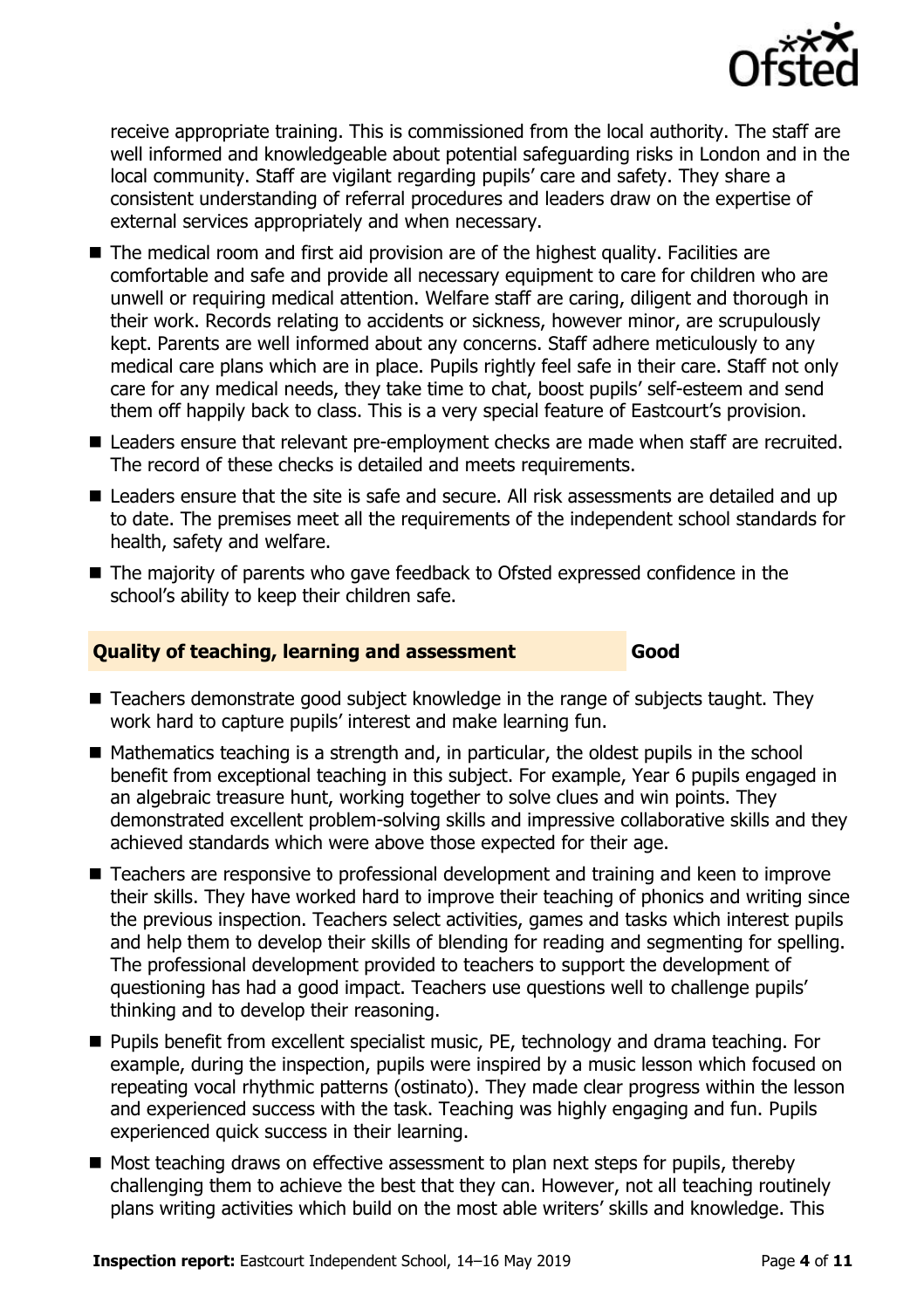

affects the progress that these pupils make in writing, which is weaker than the progress they make in mathematics.

- Teachers ensure that pupils read widely and often at school. They help them to develop decoding skills early and support their comprehension skills well. Homework diaries help parents to support their children in reading.
- **Pupils have an extremely positive attitude during lessons. Teachers make sure that pupils** are confident about taking risks and they encourage resilience. Pupils learn from their misconceptions and mistakes.

#### **Personal development, behaviour and welfare <b>COUNG COUTS** Outstanding

#### **Personal development and welfare**

- The school's work to promote pupils' personal development and welfare is outstanding.
- **Pupils are confident and happy and they achieve well. They have exceptionally positive** attitudes to learning.
- They are kind, respectful and welcoming. They have a thirst for knowledge and a genuine desire to learn about the views and experiences of others. Inspectors had many intriguing and interesting conversations with pupils of all ages across the school. Pupils are unfailingly interesting, witty and highly engaging.
- $\blacksquare$  Pupils develop their understanding of citizenship through the curriculum. They demonstrate British values strongly through their attitudes to each other and to people beyond their school community.
- **Pupils are kept safe at school. They show a good understanding of how to keep** themselves safe online. They have strong awareness of healthy living and speak enthusiastically about the impact of PE on their health and well-being.

#### **Behaviour**

- The behaviour of pupils is outstanding.
- Pupils' conduct in classrooms, in the playground and when moving around the building is impeccable.
- **Pupils say that there is no bullying in the school and that any rare minor behaviour** incidents are dealt with swiftly. School records support this view.
- $\blacksquare$  Pupils play harmoniously together. They sort out any minor conflicts maturely and sensibly.
- **Pupils attend well, and the large majority of pupils are rarely late for school.**

#### **Outcomes for pupils Good**

**Pupils are well prepared for the next stage of their education when they leave the school.** They are successful at gaining a place at the secondary school of their choice. Parents often update leaders on pupils' successes and achievements after they have left the school.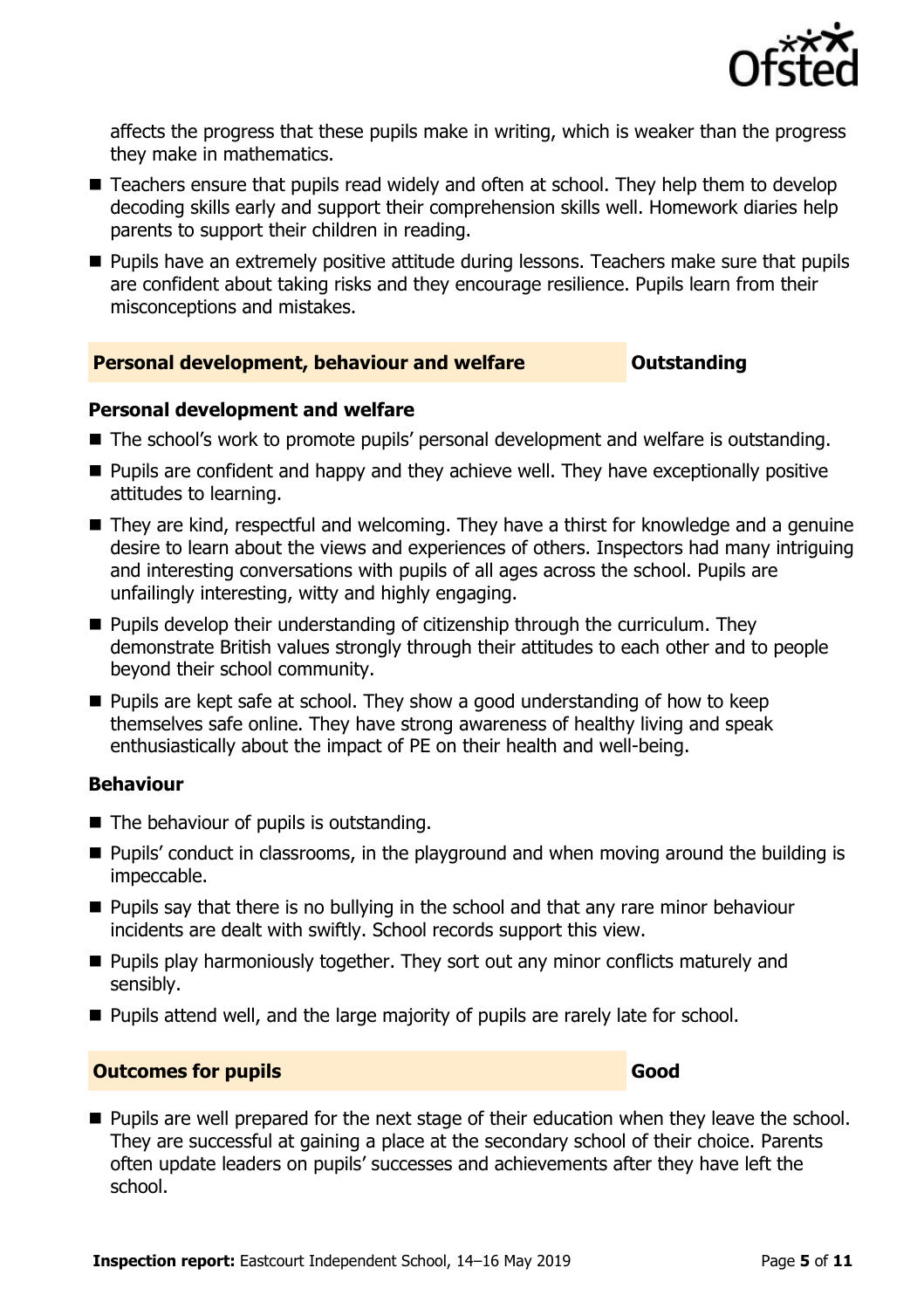

- Standards are high in Year 6, with all pupils working at expected standards for their age in reading, writing and mathematics, and many pupils exceeding them.
- The proportion of pupils exceeding the expected standard for their age is higher in mathematics than in writing. This is because teachers do not consistently challenge the most able pupils to attain as highly as they could. Pupils across the school read with confidence and enjoyment.
- **Pupils make good progress from their starting points in the full range of subjects taught.**
- **Pupils in Year 1 demonstrate phonics skills which are at least typical for pupils of their** age. Some pupils are working above expected standards in this aspect of their learning.
- Teachers and leaders regularly monitor the progress that pupils make and support any individual pupils who need to catch up with their peers.
- There are excellent examples of high-quality pupils' work across the school which demonstrate the good progress pupils make. Beautiful artwork is a particular feature in some classrooms.

#### **Early years provision Good**

- Leaders have ensured that all the relevant statutory requirements are met. Leaders are reflective, responsive and ambitious in their plans for the continuing development of this phase of the school.
- The early years shares with the rest of the school a strong focus on children's welfare, health and safety. Individuals thrive under the care and guidance of adults who are committed to helping them achieve, have fun and feel valued.
- Children's behaviour is on a par with that of the older pupils in the school. They are polite, friendly and helpful, and they collaborate and share extremely well. They are respectful and interested in visitors and keen to talk about their learning, their school and almost any theme that pops into their mind! They are inquisitive children who are excited by learning.
- Children start school with skills and knowledge which are broadly typical for their age. Children's books and their 'learning profiles' show that they make good progress from their starting points in all areas of learning. Information held by leaders shows that the proportion of pupils who achieve a good overall level of development by the end of the Reception Year compares favourably with children nationally. Children are well prepared for the next phase of their education.
- **Practitioners make learning interesting and inspiring when they work with groups and** individuals. They also demonstrate high expectations. For example, children were enthused by the shop role play. Teaching was skilful and helped children to count up to 30 to work out their change. As a result, children make strong progress.
- Children enjoy specialist drama lessons and perform to a high level due to high-quality teaching. During the inspection, they confidently practised their 'Thriller' routine, listening and focusing carefully to the guidance the teacher gave them.
- **Practitioners also develop children's early reading and writing skills well. Phonics teaching** is strong. Parents are given good guidance from teachers about the next steps in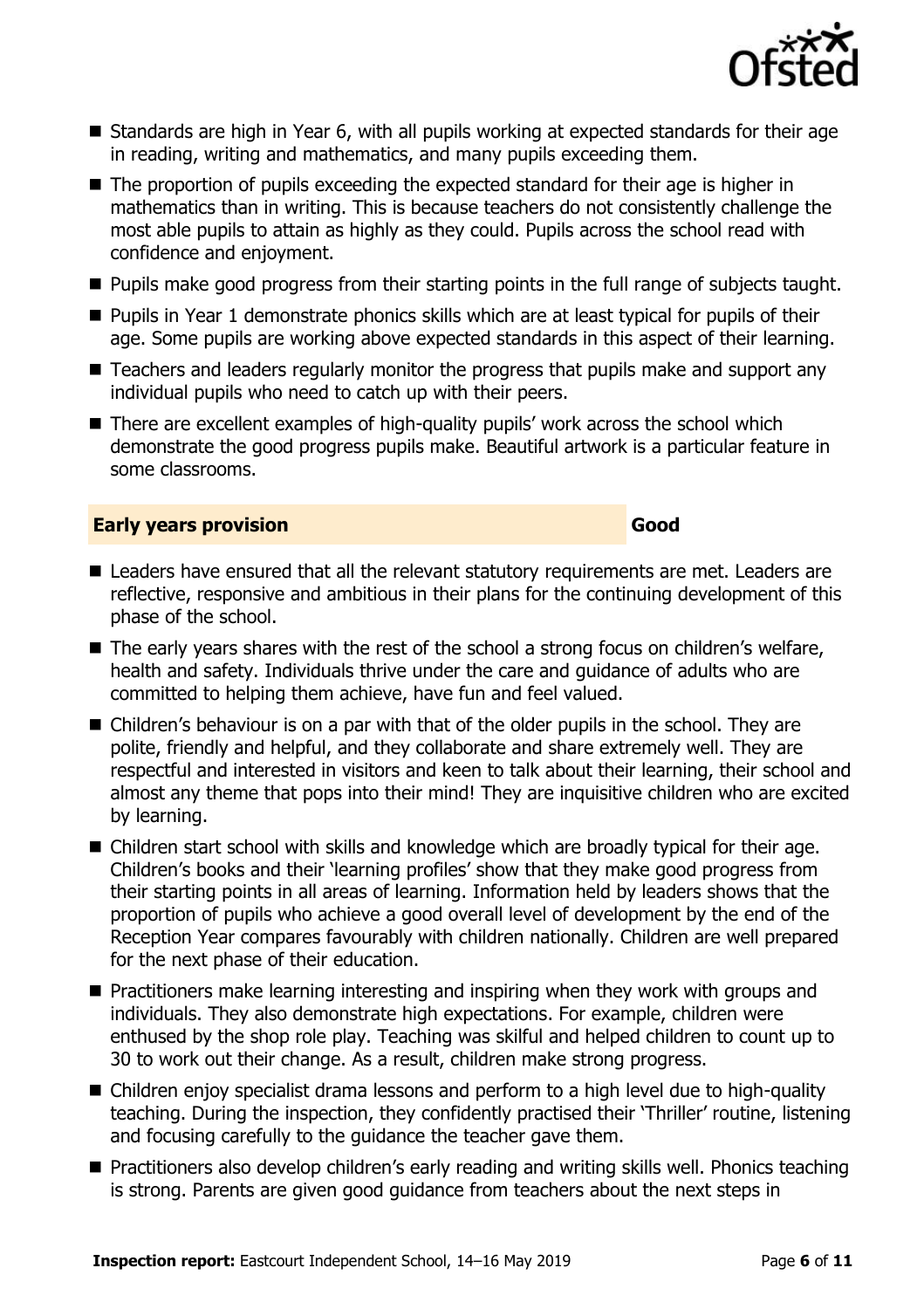

children's learning.

■ Occasionally, planned activities which are not led by adults are not sharply focused on specific learning outcomes. This has an impact on the progress children make. Not all the indoor and outdoor learning spaces are equally effective in prompting, supporting and inspiring children to apply their early literacy and mathematics skills. Leaders agree that this is a focus for development. Indeed, they had begun to make improvements before this inspection was complete.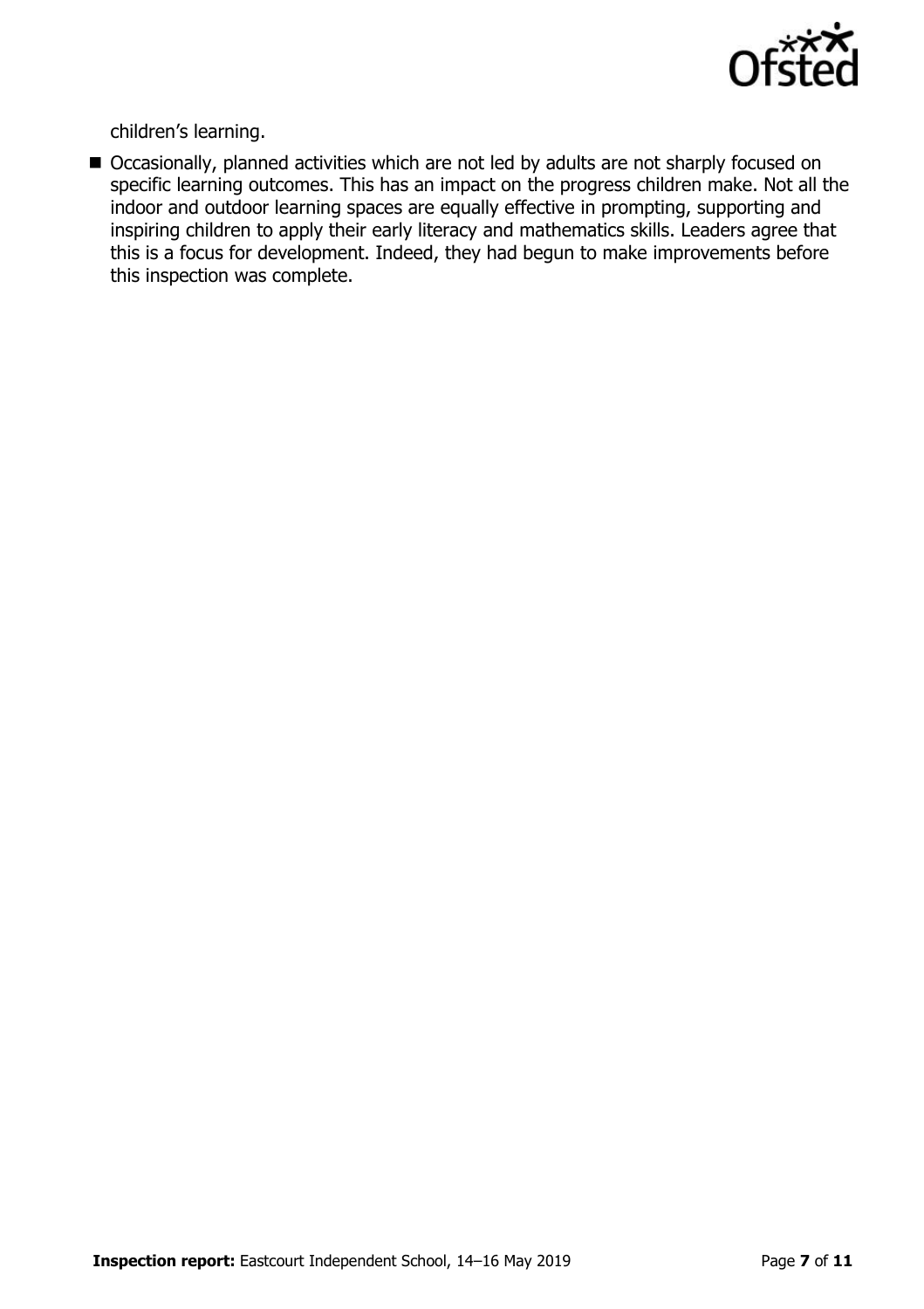

# **School details**

| Unique reference number | 102869   |
|-------------------------|----------|
| DfE registration number | 317/6055 |
| Inspection number       | 10092446 |

This inspection was carried out under section 109(1) and (2) of the Education and Skills Act 2008, the purpose of which is to advise the Secretary of State for Education about the school's suitability for continued registration as an independent school.

| Type of school                      | Other independent school   |
|-------------------------------------|----------------------------|
| School category                     | Independent school         |
| Age range of pupils                 | 4 to 11                    |
| Gender of pupils                    | Mixed                      |
| Number of pupils on the school roll | 287                        |
| Number of part-time pupils          | 0                          |
| Proprietor                          | Mrs C Redgrave             |
| <b>Headteacher</b>                  | Mrs C Redgrave             |
| Annual fees (day pupils)            | £7,500                     |
| Telephone number                    | 020 8590 5472              |
| Website                             | www.eastcourtschool.org.uk |
| <b>Email address</b>                | eastcourtschool@talk21.com |
| Date of previous inspection         | 6-8 February 2018          |

#### **Information about this school**

- Eastcourt Independent School is a selective day school. The headteacher is the proprietor and is supported by a senior leadership team and an advisory group. There are no trustees and there is no governing body.
- The school's last full standard inspection took place in February 2018, when the overall judgement was inadequate. In September 2018, a progress monitoring inspection took place and judged that all the independent school standards which had not been met at the time of the previous inspection were met.
- The majority of pupils come from Asian and West or East African backgrounds.
- The early years provision consists of two full-time Reception classes.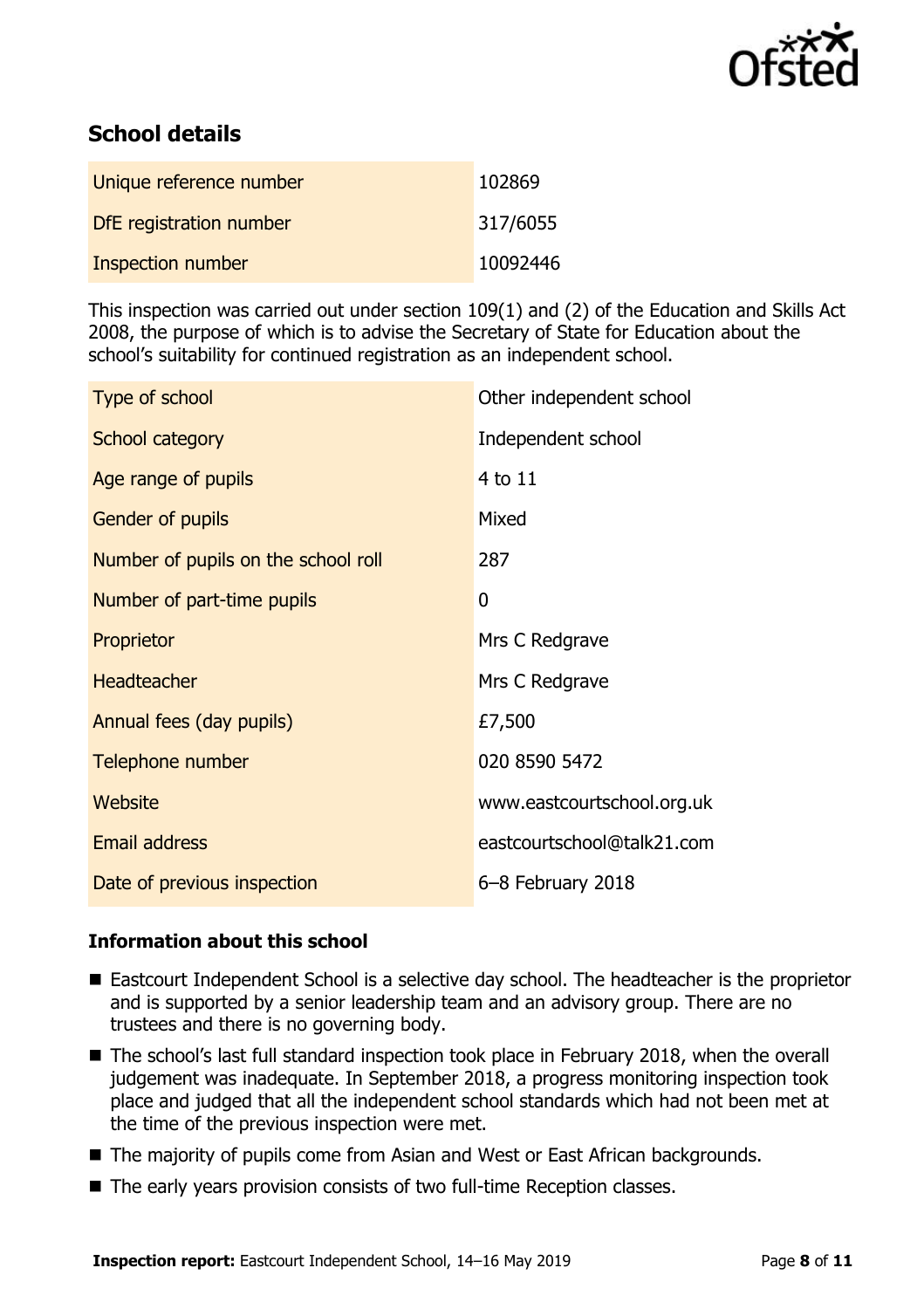

- There are no pupils identified with special educational needs and/or disabilities.
- No pupils are in the care of the local authority.
- $\blacksquare$  No alternative provision is used by the school.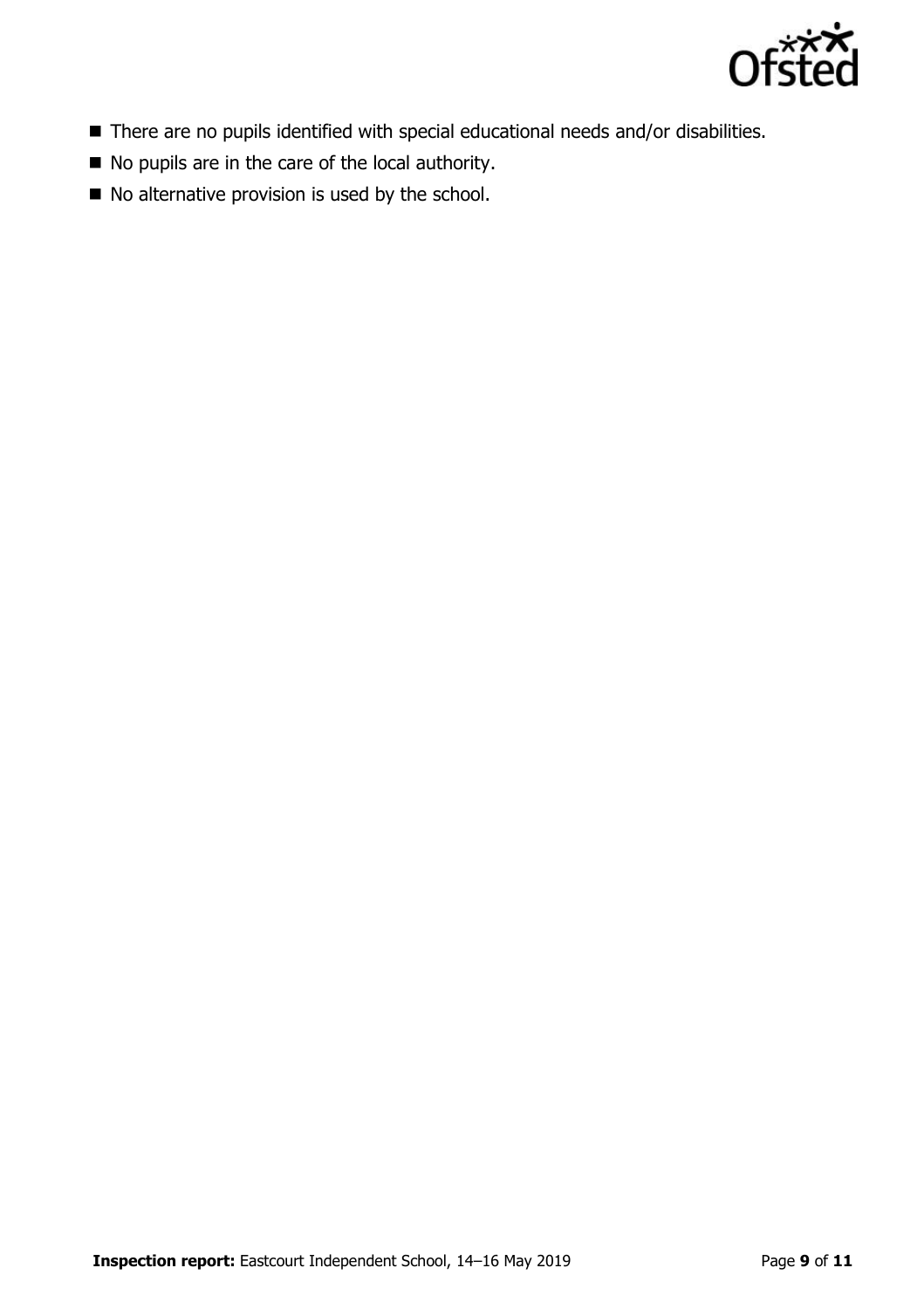

## **Information about this inspection**

- Inspectors observed learning in all year classes. Some observations were undertaken with the deputy headteacher.
- Inspectors met with members of the leadership team and talked with leaders about their roles and the impact of their work.
- **Inspectors undertook detailed checks on the premises with leaders to ensure that the** school was compliant with the relevant independent school standards.
- $\blacksquare$  Meetings were held with pupils to discuss their learning, to listen to some of them read and to hear their views on the school. Pupils took an inspector on a 'curriculum tour' of the school.
- Inspectors talked to pupils in lessons, during playtimes and as they moved around the building.
- Inspectors examined a range of school documents, including information on pupils' progress across the school, improvement plans, curriculum plans and checks on the quality of teaching. They examined school records relating to safeguarding and behaviour.
- Inspectors took account of the 61 responses to Ofsted's online questionnaire, Parent View, the 19 responses to the staff survey and the 24 responses to the pupil survey. Inspectors also gathered parents' views as they brought their children to school.
- **Inspectors scrutinised a large sample of books to see what progress current pupils have** made across a range of subjects.

#### **Inspection team**

Ruth Dollner, lead inspector **Her Majesty's Inspector** 

**Sue Cox** Ofsted Inspector